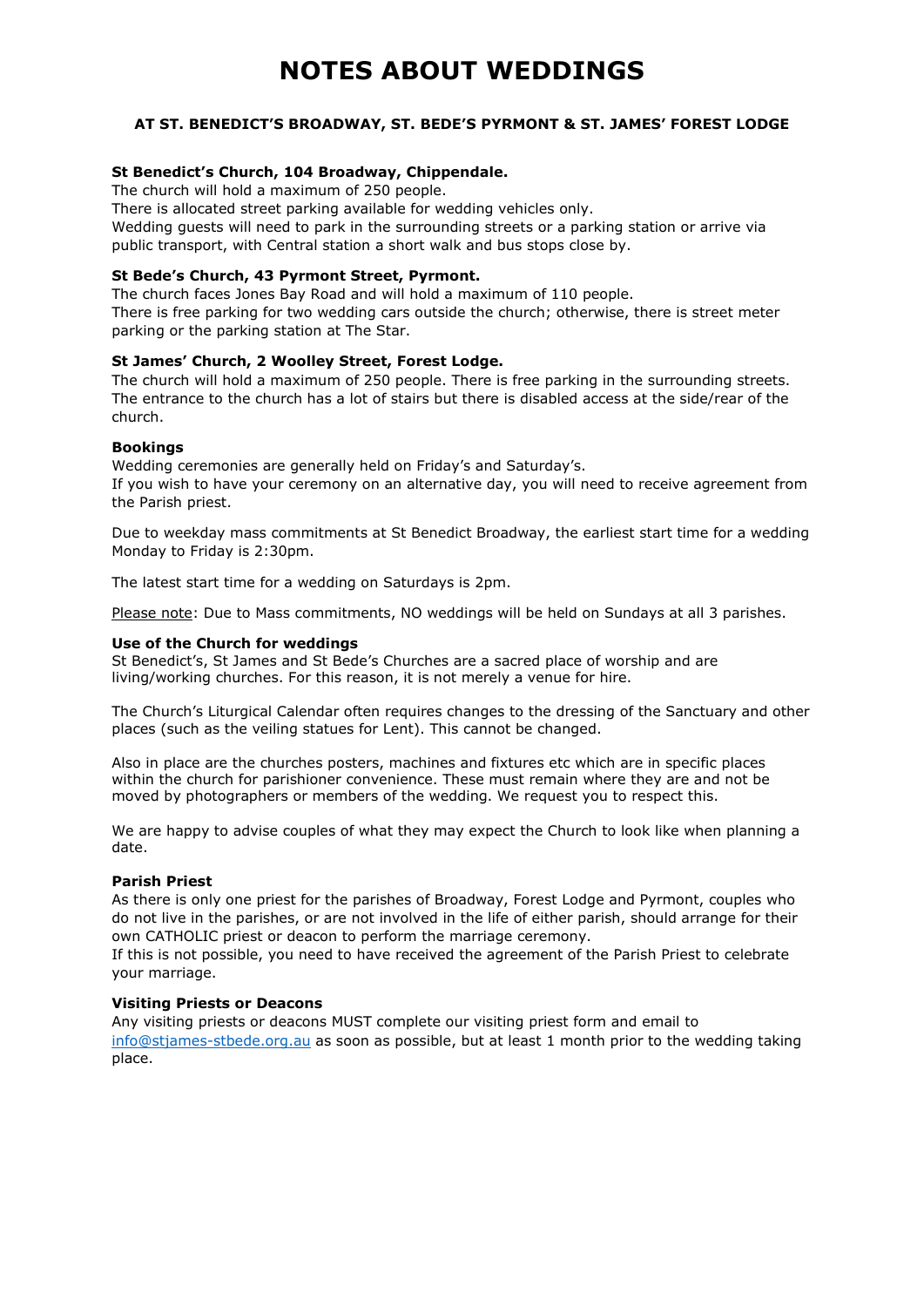## **Meeting with the Priest or Deacon**

The priest or deacon is responsible for seeing that the couple undertake a course of marriage preparation, for the paperwork and the ceremony planning for the couple. You will need to meet with the Priest/Deacon at least 3 months prior to your wedding date to complete the government and church paperwork and to discuss the order of your wedding service.

## *Documents required when meeting with the Priest or Deacon*

- Wedding application form
- Birth Certificate or passport
- A recent copy of your Baptism certificate. Please request an updated copy from the parish of your baptism no more than 6 months prior to your wedding date.
- Certificate of completed wedding preparation course (or proof of enrolment)
- Divorce and/or Annulment papers if applicable.

You will need to show the original (and provide copies) of the above documents at your meeting with the priest or deacon:

#### **Wedding preparation course**

Catholic Care (Face to Face course) Please contact CatholicCare on Phone: 9509 1234 Email: [mre@catholiccare.org](mailto:mre@catholiccare.org) <http://www.catholiccare.org/families/relationships/marriage-and-relationship-education-0>

## Smart Loving Online Course

[www.SmartLoving.org/engaged](http://www.smartloving.org/engaged)

#### **Wedding Rehearsal**

Rehearsals are generally held on the Wednesday prior to your wedding, at 7pm. This will be arranged when your booking is confirmed.

## **Church Access**

The church is opened 1 hour prior to your ceremony and is kept open for half an hour after the ceremony.

## **Payments – Church\***

The church booking fee is \$950.00. Your booking will not be confirmed until this payment has been received.

#### **Payments – Priest\***

It is customary to offer a donation to your priest or deacon. If using a priest from our parish the donation is \$500.00 cash. If you have a visiting priest, they will let you know what donation is required. This is given to the priest or deacon at the rehearsal.

#### **Payments – Other**

Fees paid to the Organist, Bell Ringers and any other musicians are not included in the church booking and are an additional charge, paid directly to the person providing the service.

\*Please also note that these fees are Goods and Services Tax (GST) free and the receipt is not tax-deductible.

#### **Music (live or recorded)**

Since a wedding in the church is a sacred ceremony, music should be of a sacred nature. Secular music cannot be played in the church.

- If you would like the church organ to be played, we can supply you with details of the parish organist.
- Use of other instruments such as the harp, classical guitar, viola etc are welcome.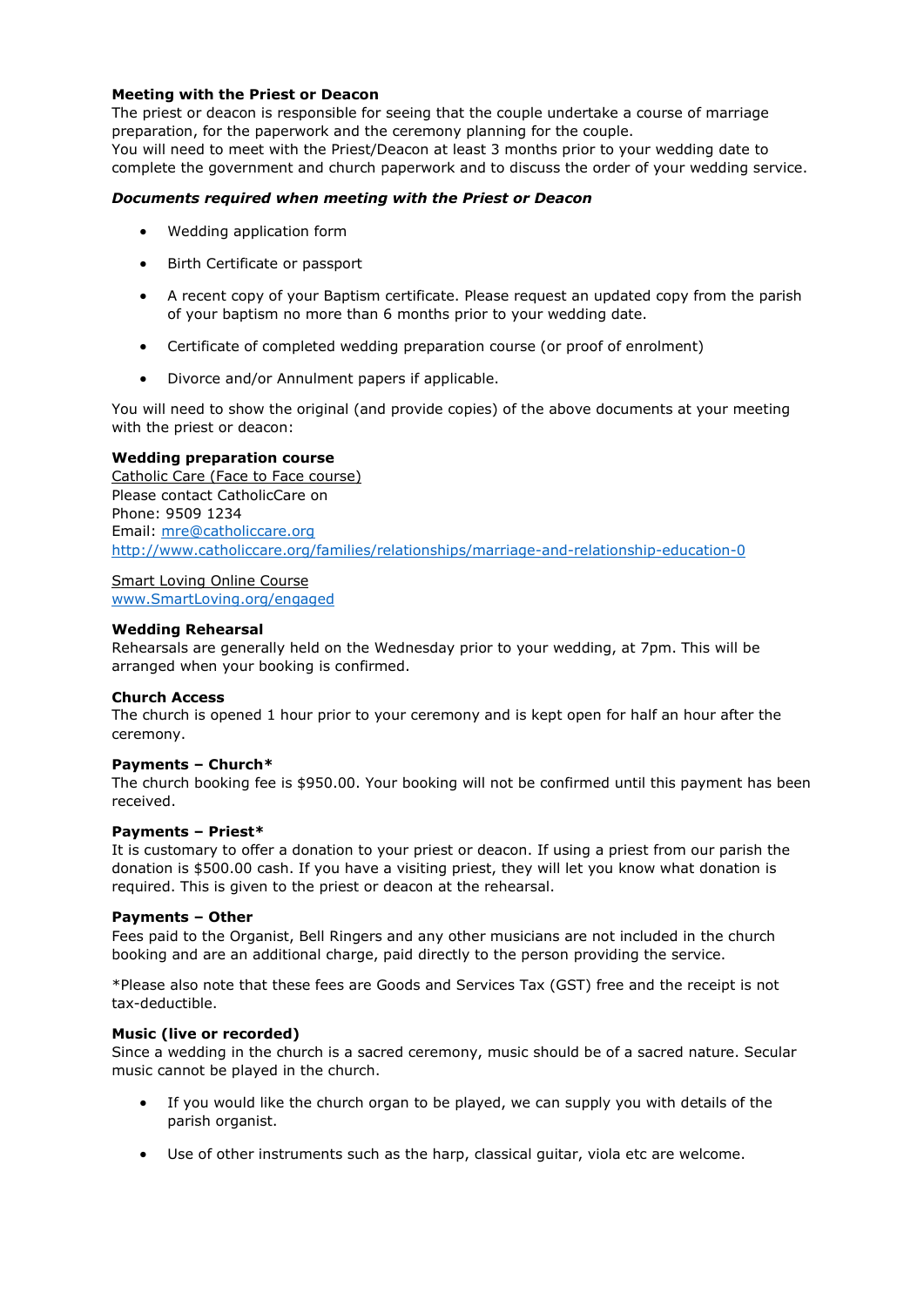• You will need to be responsible for any copyright issues involved in the playing of recorded music.

## **Church Organ and Bell Ringers**

If you would like to have the pipe organ or bells played at your wedding, details will be provided to you to arrange this with the Parish Organist and Bell Ringer. There is an additional fee for this service and is paid directly to the service provider.

## **PA System**

You must not change any of the church's PA settings. Much effort has been made in adjusting the PA system so that the sound in the church is at its optimum setting.

## **Security**

Please ensure that any vehicles are locked and valuables are kept out of view or not left unattended within the church.

St Benedict's, St James and St Bede's Parishes will not be responsible for any loss or damage due to criminal activity.

## **Flowers and decorations**

There are no restrictions on the amount of flowers you can have, but:

- Flower arrangements are not to be placed directly on the altar. It is permitted to place arrangements directly in front of the altar on the floor.
- Floral arrangements can be placed anywhere else in the church.
- Your florist will need to be advised that we do not provide any vases.
- Pew decorations are allowed but only if tied onto the pews. (Absolutely NO pins or glue allowed)

Floral arrangements may be left in the church if you wish, EXCEPT during the Season of Lent, when all flowers must be removed from the church. (Lent begins on Ash Wednesday and concludes with the Easter Vigil)

## **Confetti, Rice and Flower petals**

Under NO CIRCUMSTANCES is the use of confetti, rice, or flower petals permitted in or outside the church.

## **Animals in the church**

With the exception of service animals, pets are NOT permitted in the church. If you wish for your pet to be part of your wedding, please reserve this for your photo's or reception.

If you require further information, please contact the Parish office on 02 9660 1407 or email [info@stjames-stbede.org.au](mailto:info@stjames-stbede.org.au)

Office hours are Monday to Friday 9.30am to 2.30pm.

## **\*See next page for International wedding information.**